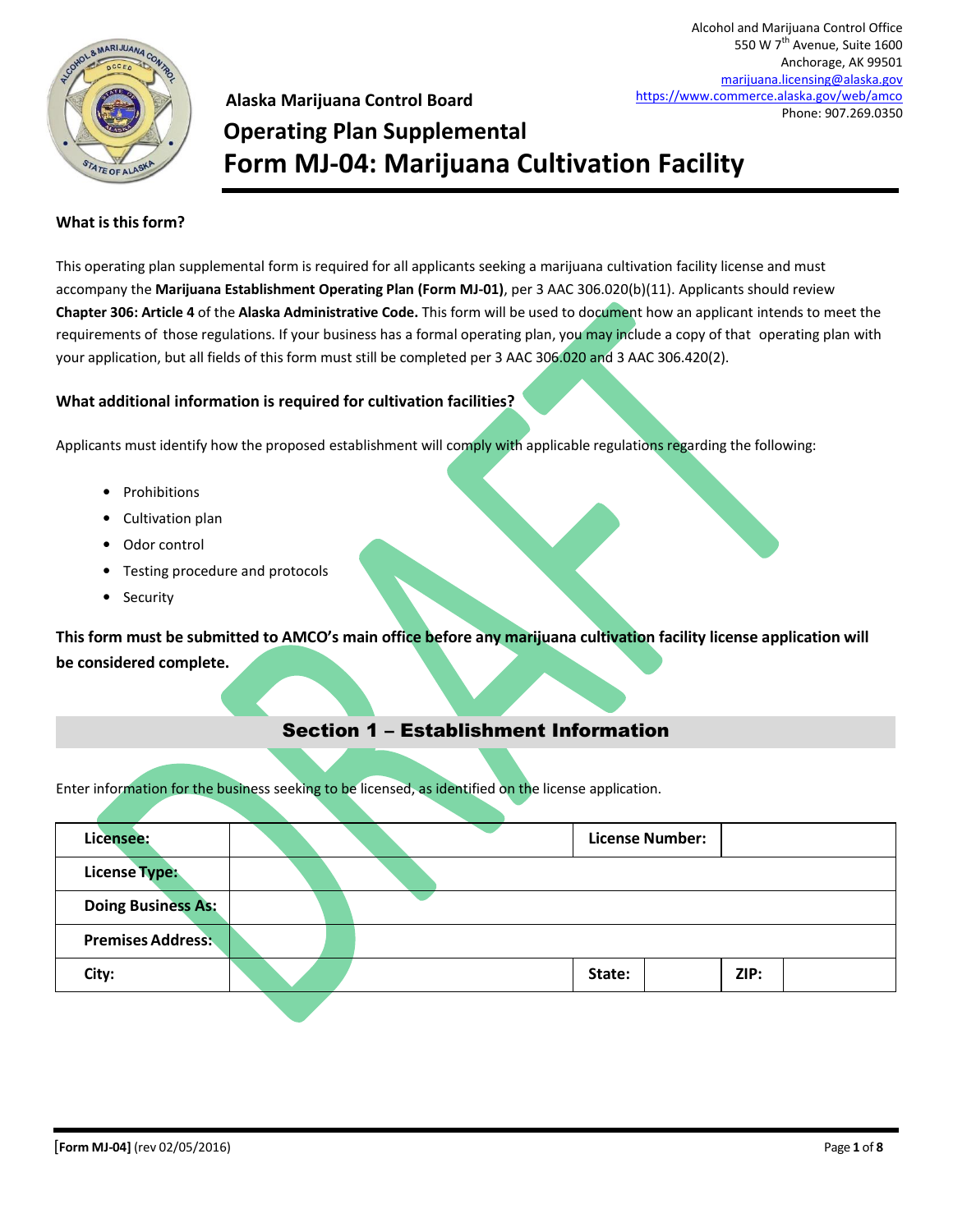

# **Operating Plan Supplemental Form MJ-04: Marijuana Cultivation Facility**

| <b>Section 2 – Prohibitions</b> |  |  |
|---------------------------------|--|--|
|                                 |  |  |

Applicants should review 3 AAC 306.405 – 3 AAC 306.410 and be able to answer "Agree" to all items below.

| The marijuana cultivation facility will not:                                                                                                                                                                        | Agree | Disagree |
|---------------------------------------------------------------------------------------------------------------------------------------------------------------------------------------------------------------------|-------|----------|
| Sell, distribute, or transfer any marijuana or marijuana product to a consumer, with or without<br>compensation                                                                                                     |       |          |
| Allow any person, including a licensee, employee, or agent, to consume marijuana or marijuana product<br>on its licenses premises or within 20 feet of the exterior of any building or outdoor cultivation facility |       |          |
| Treat or otherwise adulterate marijuna with any organic or nonorganic chemical or compound to alter the<br>color, appearance, weight, or odor of the marijuana                                                      |       |          |
|                                                                                                                                                                                                                     |       |          |

## Section 3 – Cultivation Plan

Review the requirements under 3 AAC 306.420, and identify how the proposed premises will meet the listed requirements.

**Describe the size of the space(s) the marijuana cultivation facility intends to be under cultivation, including dimensions and overall square footage. Provide your calculations below:**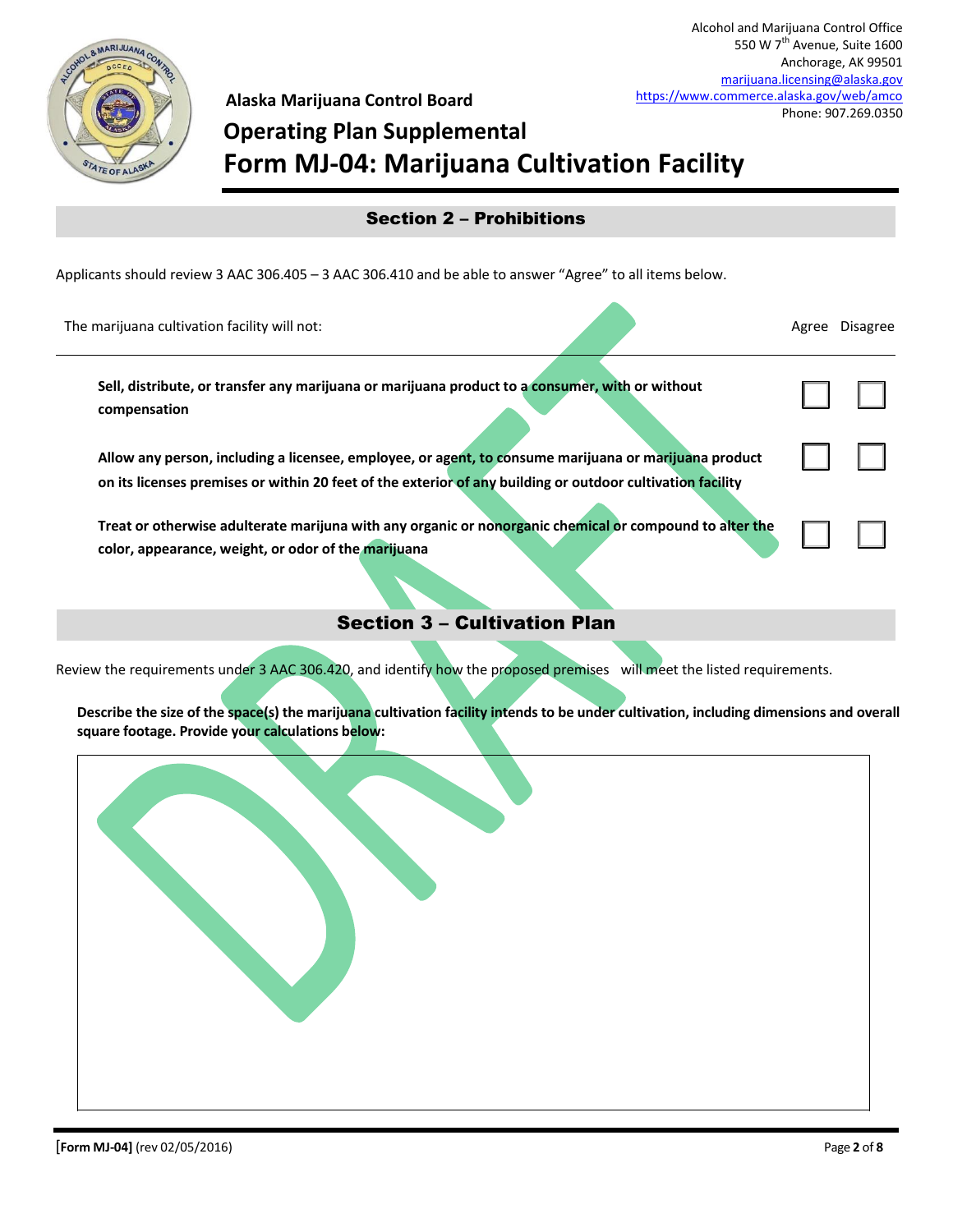

# **Operating Plan Supplemental Form MJ-04: Marijuana Cultivation Facility**

**Describe the marijuana cultivation facility's growing medium(s) to be used:**

**Describe the marijuana cultivation facility's fertilizers, chemicals, gases, and delivery systems, including carbon dioxide management, to be used:**



**Describe the marijuana cultivation facility's irrigation and waste water systems to be used:**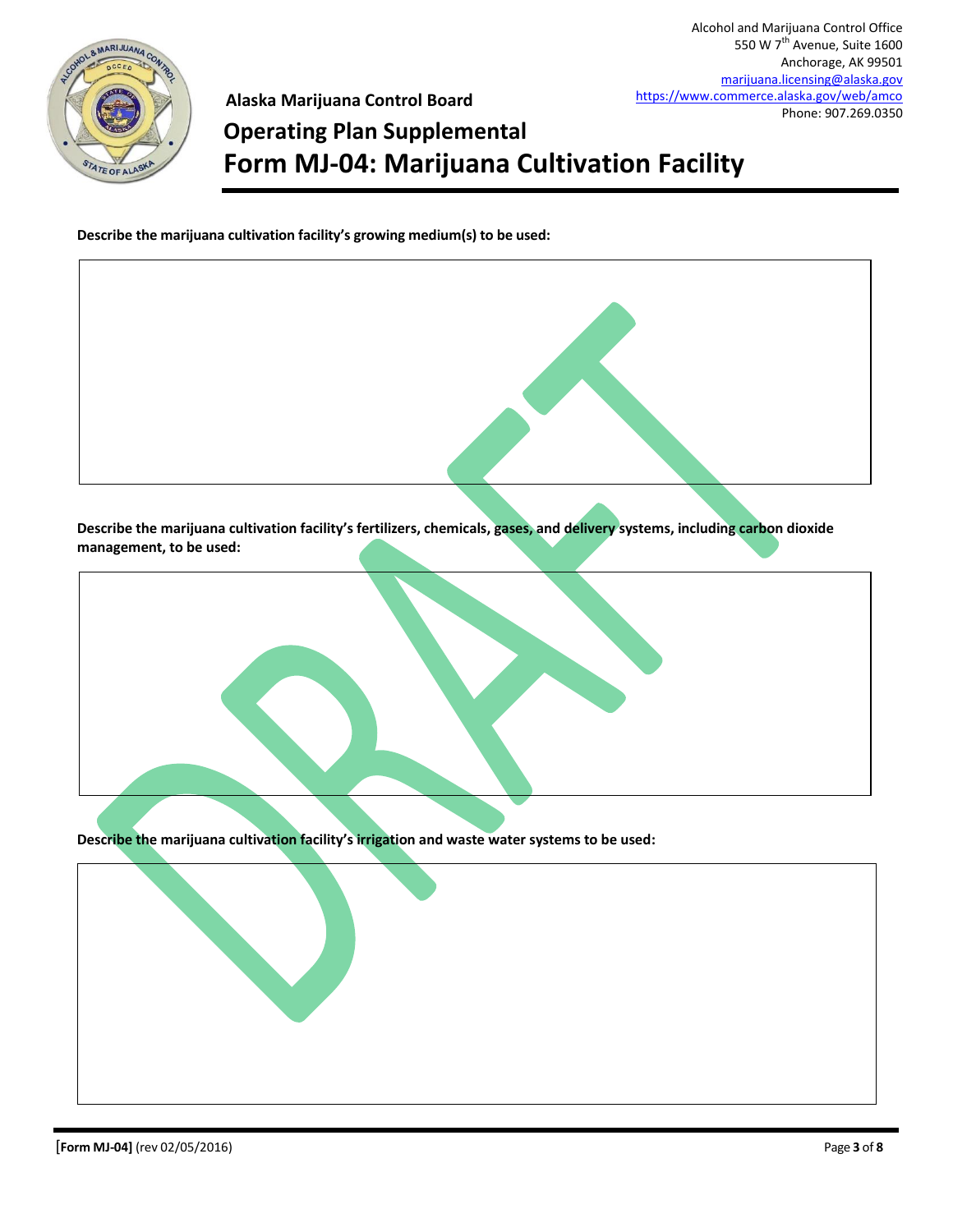

## **Operating Plan Supplemental Form MJ-04: Marijuana Cultivation Facility**

**Describe the marijuana cultivation facility's waste disposal arrangements:**

# Review the requirements under 3 AAC 306.430, and identify how the proposed premises will meet the listed requirement. **Describe the odor control method(s) to be used and how the marijuana cultivation facility will ensure that any marijuana at the facility does not emit an odor that is detectable by the public from outside the facility:** Section 4 – Odor Control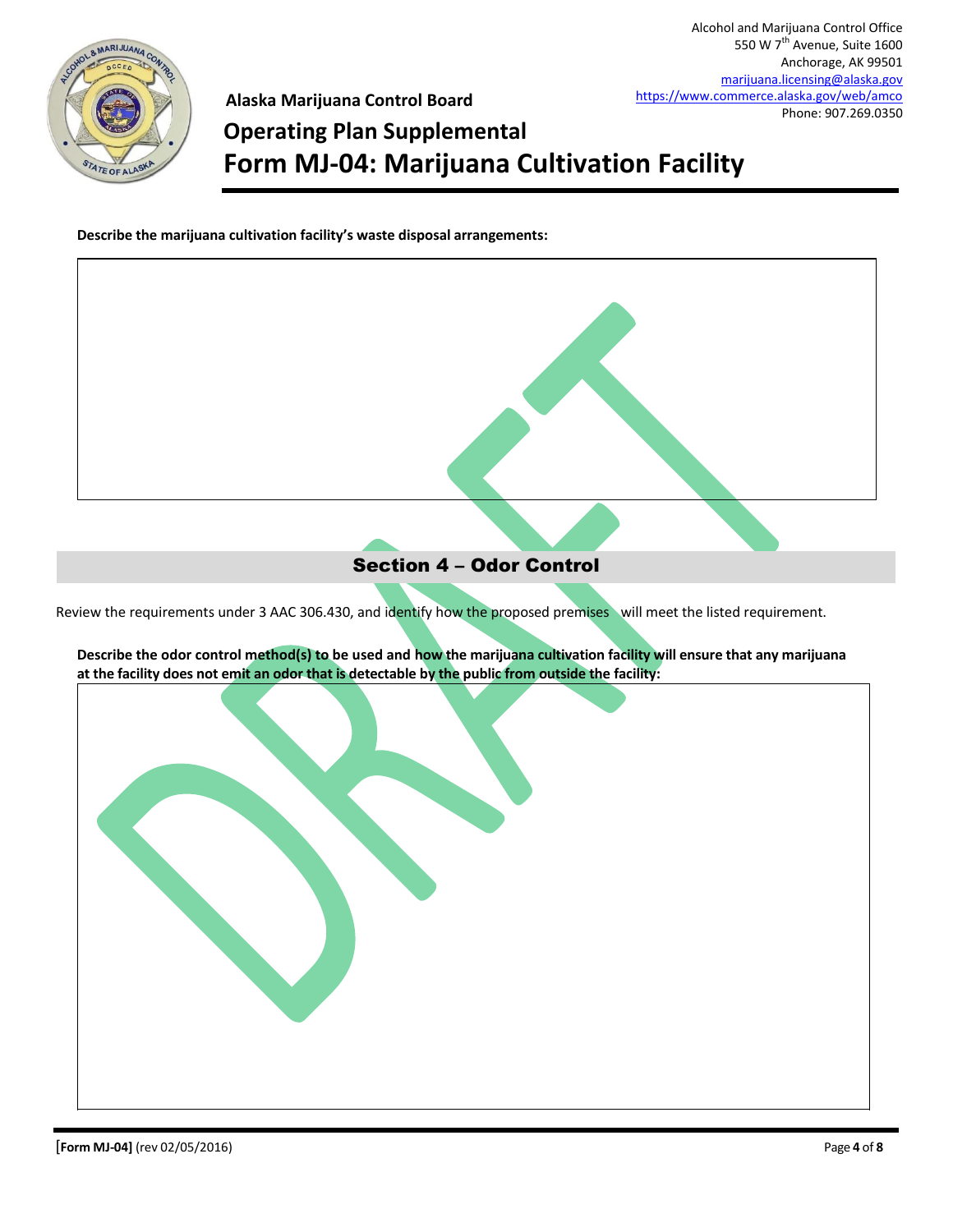

550 W 7<sup>th</sup> Avenue, Suite 1600 Anchorage, AK 99501 [marijuana.licensing@alaska.gov](mailto:marijuana.licensing@alaska.gov) <https://www.commerce.alaska.gov/web/amco> Phone: 907.269.0350

Alcohol and Marijuana Control Office

## **Alaska Marijuana Control Board Operating Plan Supplemental Form MJ-04: Marijuana Cultivation Facility**

## Section 5 – Testing Procedure and Protocols

Review the requirements under 3 AAC 306.455 and 3 AAC 306.465, and identify how the proposed premises will meet the listed requirements.

Applicants should be able to answer "Agree" to the item below.

**I understand and agree that:** Agree Disagree Agree Disagree Agree Disagree Agree Disagree Agree Disagree Agree Disagree Agree Disagree Agree Agree Agree Agree Agree Agree Agree Agree Agree Agree Agree Agree Agree Agree Ag

 $\Box$ 

The board will or the director shall from time to time require the marijuana cultivation facility to provide samples of the growing medium, soil amendments, fertilizers, crop production aids, pesticides, or water for random compliance checks

**Describe the testing procedure and protocols the marijuana cultivation facility will follow:**

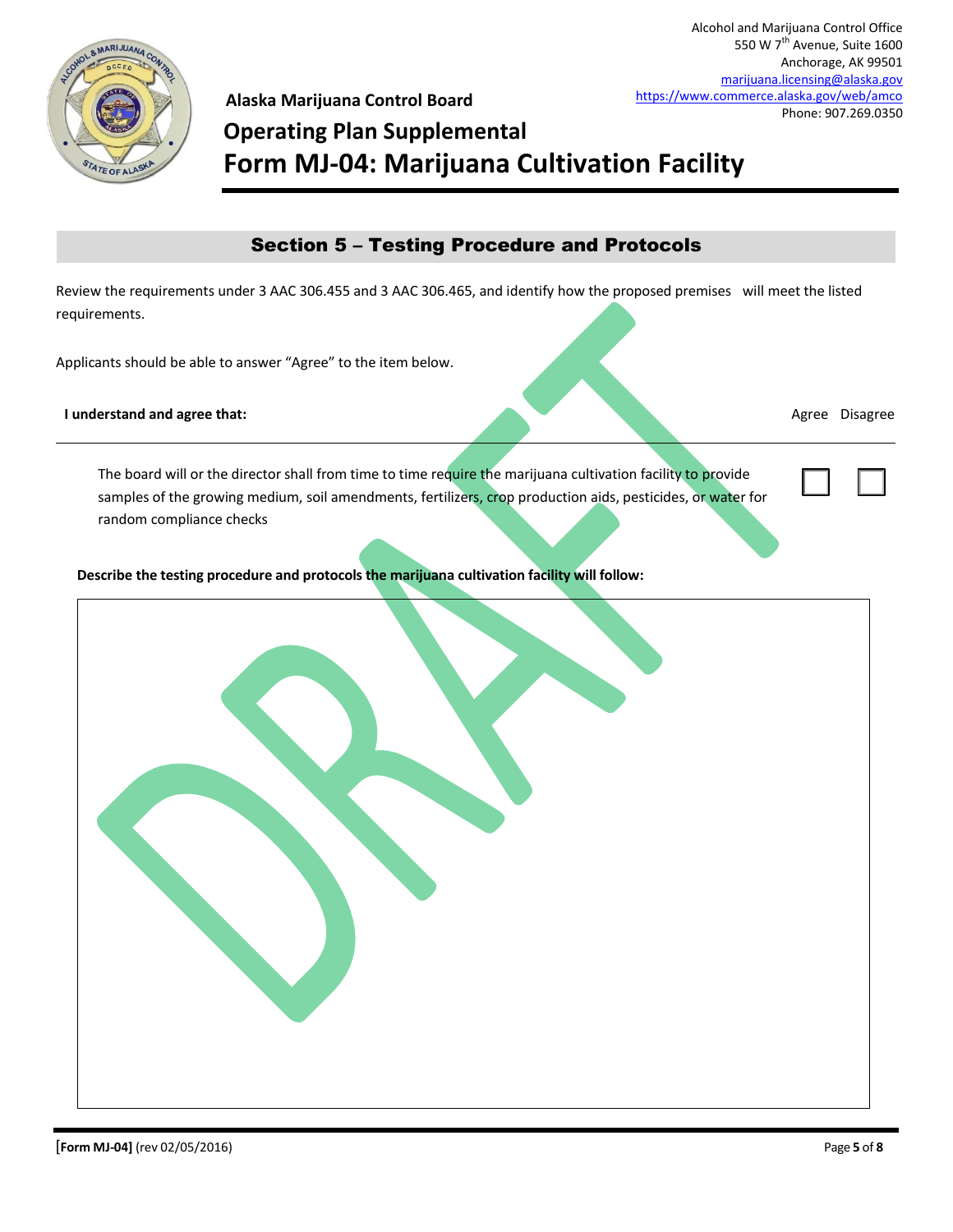

# **Operating Plan Supplemental Form MJ-04: Marijuana Cultivation Facility**

## Section 6 – Security

Review the requirements under 3 AAC 306.430 and 3 AAC 306.470 – 3 AAC 306.475, and identify how the proposed premises will meet the listed requirements.

Applicants should be able to answer "Agree" to the two items below.

| The marijuana cultivation facility applicant has:                                              | Agree      | <b>Disagree</b> |
|------------------------------------------------------------------------------------------------|------------|-----------------|
| Read and understands and agrees to the packaging of marijuana requirements under 3 AAC 306.470 |            |                 |
| Read and understands and agrees to the labeling of marijuana requirements under 3 AAC 306.475  |            |                 |
| Restricted Access Area (3 AAC 306.430):                                                        | <b>Yes</b> | No              |
| Will the marijuana cultivation facility include outdoor production?                            |            |                 |

**If "Yes", describe the outdoor structure(s) or the expanse of open or clear ground fully enclosed by a physical barrier:**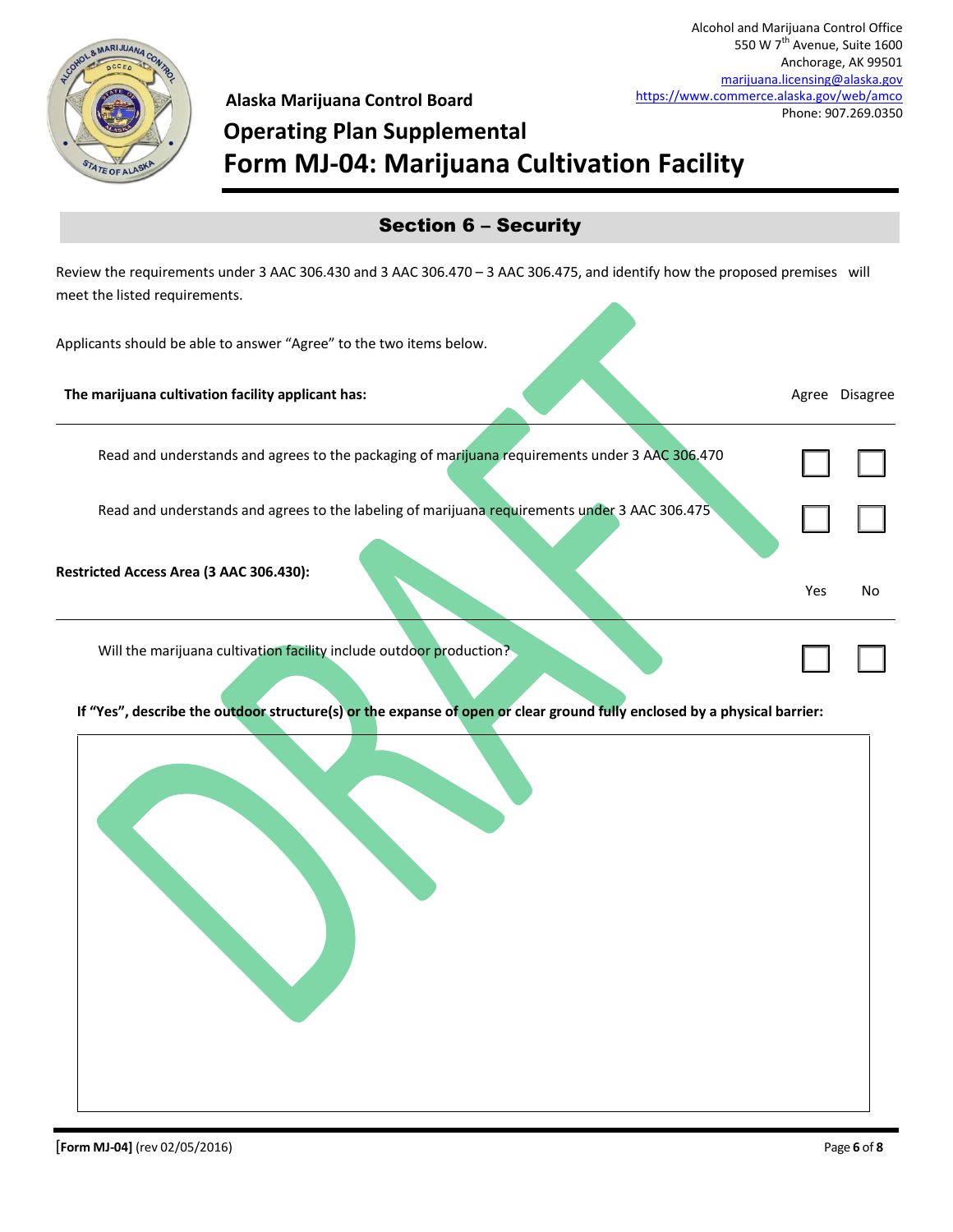

# **Operating Plan Supplemental Form MJ-04: Marijuana Cultivation Facility**

**Describe the method(s) used to ensure that any marijuana at the marijuana cultivation facility cannot be observed by the public from outside the facility:**



**I certify that as a marijuana cultivation facility, I will submit monthly reports to the Department of Revenue and pay the excise tax required under AS 43.61.010 and 43.61.020 on all marijuana sold or provided as a sample to a marijuana establishment, as required under 3 AAC 306.480.**

I declare under penalty of perjury that I have examined this form, including all accompanying schedules and statements, and to the best of my knowledge and belief find it to be true, correct, and complete.

| Signature of licensee |                                        |        |    |
|-----------------------|----------------------------------------|--------|----|
|                       |                                        |        |    |
| Printed name          | Subscribed and sworn to before me this | day of | 20 |
|                       |                                        |        |    |

Notary Public in and for the State of Alaska.

\_\_\_\_\_\_\_\_\_\_\_\_\_\_\_\_\_\_\_\_\_\_\_\_\_\_\_\_\_\_\_\_\_\_\_\_\_\_\_\_

My commission expires: